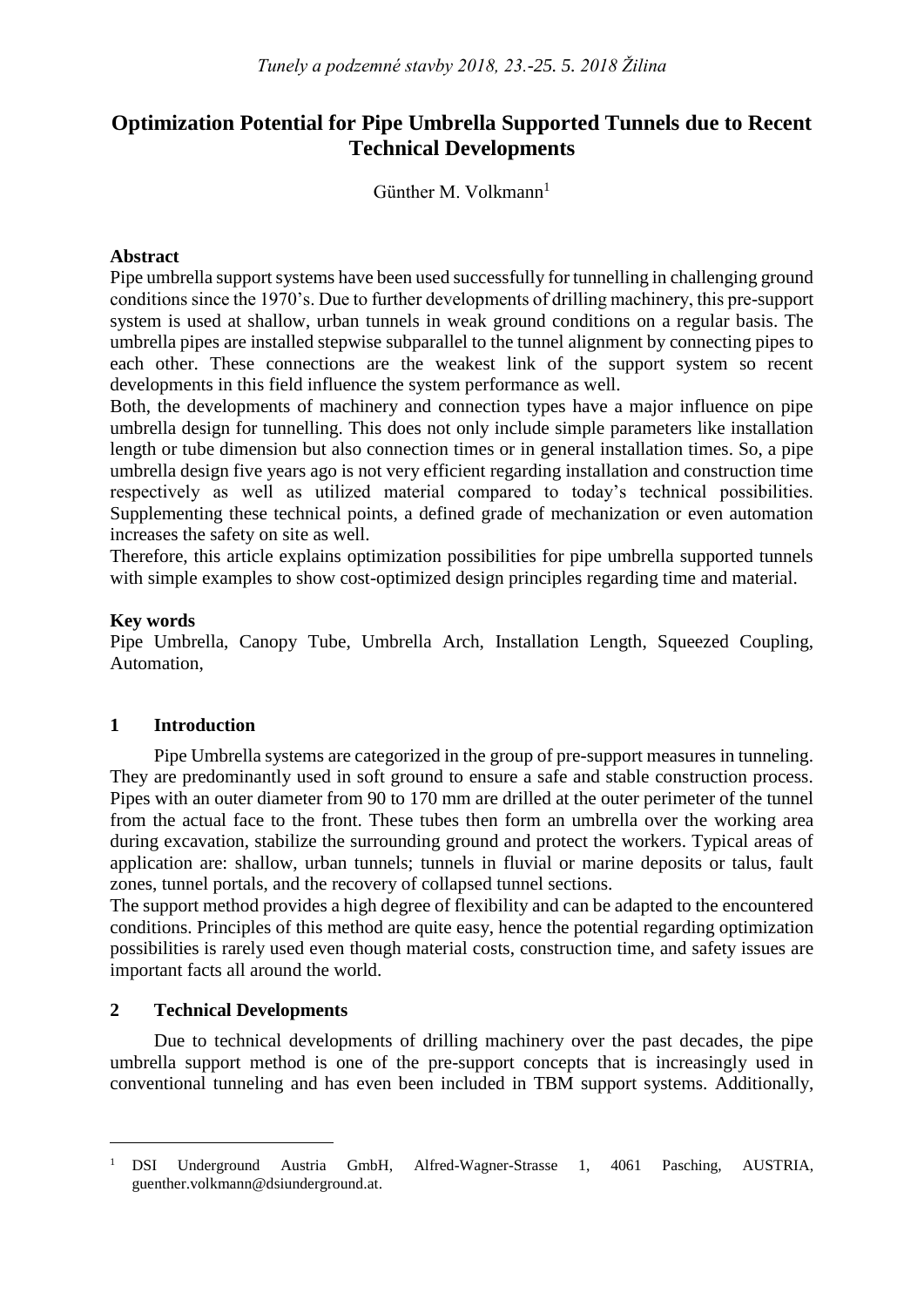research investigations showed that standard thread connections are the weakest link in the support system (Volkmann & Schubert, 2008).

# **2.1 Drilling Machines**

At the beginning of this support system only special machines installed the support members. In the 1990's further developments of conventional tunnel drilling machines allowed to installed pipes with a certain length as well. Since that time the hydraulics as well as the top hammers of tunnel drilling machines got stronger and quicker. This ensures in today's tunneling, that pipes with an outer diameter of 139.7 mm can be drilled at nearly the same speed as pipes with an outer diameter of 88.9 mm. Due to the same developments, the installation depth could be increase from 9.0 m in the 1990's up to 30.0 m and more nowadays. So, the limiting factor for recurrently installed pipe umbrella support systems is no longer the power of the drilling machine but the accuracy of the pipe alignment after installation. To ensure the necessary accuracy, it can be stated that recurrently installed pipe umbrellas should not be longer than 18.0 m nowadays.

# **2.2 Pipe Connections**

When the pipes are used as pipe umbrella, the bending behavior is crucial, and therefore laboratory tests have been carried out to determine the dominating support properties. The bending tests show the influence of filling grade, injection holes or connections on the load bearing capacity of the pipes (Volkmann, 2017). It turned out that the connection type has a crucial influence on the supporting effect of this support system. Due to this fact new connection types were developed in addition to the standard thread connection, which show differing perfomance characteristics (Volkmann, 2013; Volkmann et al., 2015).

Three different connection types are available on the market these days.

Very common is a **standard threaded connection** (Figure 1). Standard threaded connections are generally not well suited for connecting pipe umbrella pipes. By mechanically removing a certain portion of the steel tube for a thread, the effective cross-section is reduced. This fact drastically decreases the load-bearing capacity and stiffness in the connection area.

As a result of problems when using standard threaded connections during construction, the so called **nipple coupling** (Figure 1) was developed. Nipple connections consist of threaded connection fittings, which are pressed and welded into the ends of standard pipes. This connection type provides an elastic design load as well as stiffness properties equal to an unweakened pipe.



*Fig. 1 a) standard threaded connection and b) nipple coupling*

The latest development in the field of pipe connections is the **squeezed connection** (Figure 2), this connection type results from the attempt to provide a tough and easy-to-connect alternative to conventional threaded systems. By means of the squeezed connection, non-threaded pipe ends are mechanically connected in terms of force-fitted squeezing using a boom-mounted press (Figure 2).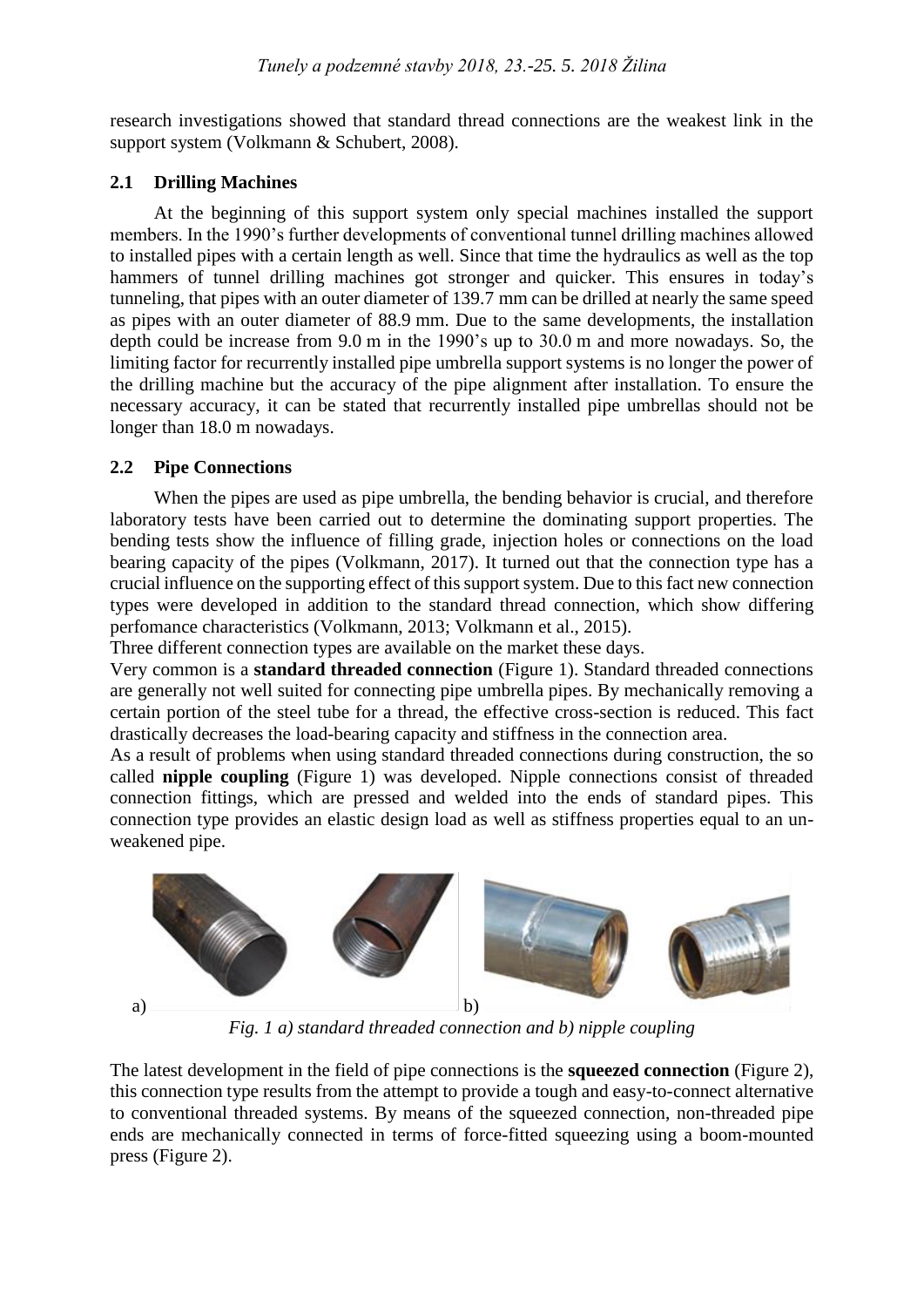

*Fig. 2 a) squeezed connection and b) squeezing console mounted on a drill boom*

#### **3 Optimizations Potential due to Connection Types**

The major difference between the standard threaded connection and the nipple coupling on one side and the squeezed connection on the other is the existence or non-existence of a thread in the connecting section. This difference results in an acceleration of connection time for each connection. The example in Table 1 calculates this advantage in time for the squeezed connection. Here it is assumed that the pipe umbrella support consists of 30 pieces of 12 m long pipes, which are installed in 3 m pieces. A common drilling machine performs the installation with two arms and a basket so only half of the pipes can be taken for calculation because the other half is installed parallel in time. Although this example deals with a relatively short pipe umbrella support the time that can be saved sums up with nearly 2 hrs per installation. So, this difference only results from connecting times necessary for 8 m of tunnel excavation.

| Type                       | $\omega$<br>Pip<br>eng<br>$\bullet$ | Pipes<br>$\omega$<br>Number<br>sid<br>half | onnection<br>Number | Connecting<br>Single<br>Time | Time<br>Delay<br>Single | $\ast$<br>ā<br>٥<br>onnecti<br><b>Difficul</b><br><u>Ga</u><br>Numl | Time<br>onnecting          | $\ast$<br>Time<br>Delay<br>Total | Time<br>Delay<br>Total     |       |
|----------------------------|-------------------------------------|--------------------------------------------|---------------------|------------------------------|-------------------------|---------------------------------------------------------------------|----------------------------|----------------------------------|----------------------------|-------|
|                            | [m]                                 | [#]                                        | [#]                 | [min]                        | [min]                   | [%]                                                                 | $\lceil \text{min} \rceil$ | [min]                            | $\lceil \text{min} \rceil$ | [%]   |
| <b>Standard thread</b>     |                                     |                                            |                     | 3.5                          | 10.0                    | 5                                                                   | 157.5                      | 22.5                             | 180                        | 100   |
| connection                 | 12.0                                | 15                                         | 45                  |                              |                         |                                                                     |                            |                                  |                            |       |
| <b>Squeezed connection</b> |                                     |                                            |                     | 1.5                          |                         |                                                                     | 67.5                       | 0                                | 67.5                       | 37.5  |
|                            |                                     |                                            |                     |                              |                         | <b>Time Savings:</b>                                                | 90.0                       |                                  | 112.5                      | >60.0 |

*Tab. 1 Comparison of cycle times for a threaded connection and a squeezed connection.*

\*Experience: 5 % difficult connections (outliers) which require additional handling time

As already mentioned the bending behavior is crucial for the performance of pipe umbrella support systems and its main factor is the mechanical properties of the connection type. The three mentioned connection types result in different strength and stiffness properties in the connecting section but during design, a required elastic bending moment is the result of static calculations. So varying pipe dimensions in combination with different connection types result in the same requested bending moment (Volkmann, 2016).

In table 2 all three connection types are compared with the goal that the resulting elastic bending moment is about 20 kNm. The necessary wall thicknesses differ from 4.0 mm to 10.0 mm. As a result, the inserted material varies with the same factor. When replacing a standard thread connection by a squeezed connection the pipe wall thickness can be decreased from 10.0 mm to 6.3 mm. These pipes safe one third of material resulting in a more economic support design as well as in an easier handling on site during construction.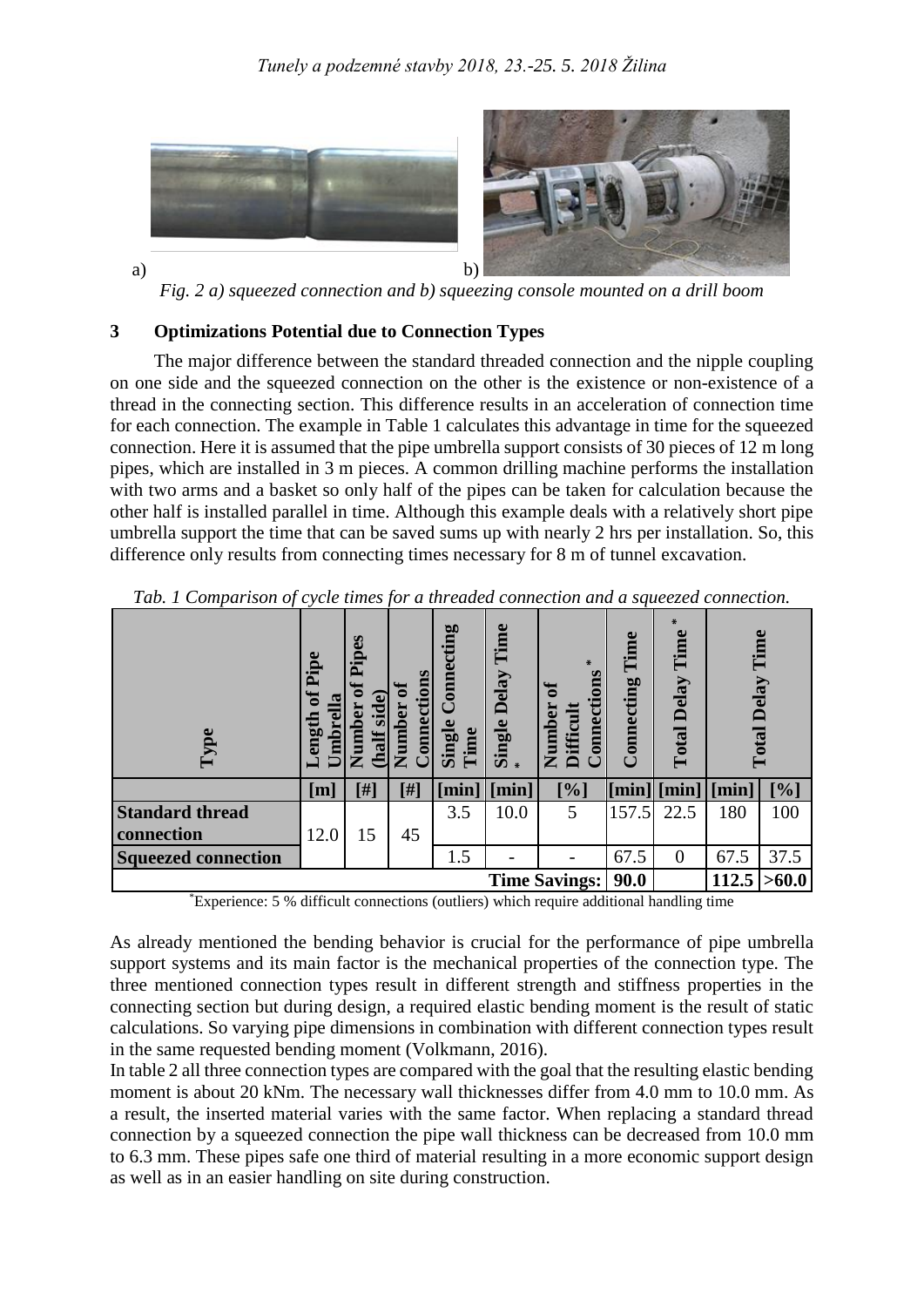| <b>Pipe Type</b> | <b>Coupling</b><br><b>Type</b> | W    |    | L         |                  | $\mathbf{Mel}^*$                                                              |     | $M_{\rm pl}$ * | Weight                                    |
|------------------|--------------------------------|------|----|-----------|------------------|-------------------------------------------------------------------------------|-----|----------------|-------------------------------------------|
|                  | [m]                            |      |    |           |                  | $[\text{cm}^3][\%][\text{cm}^4][\text{cm}^4][\%][\text{kNm}][\%][\text{kNm}]$ |     |                | $\left[\frac{\text{kg}}{\text{m}}\right]$ |
| 139.7x6.3        | squeezed                       | 58.4 |    | 100 344.0 | 100 <sup>1</sup> | 20.7                                                                          | 100 | >40.0          | 20.7                                      |
| 139.7x10.0       | cut thread                     | 53.6 | 92 | 345.3     | 100              | 19.0                                                                          | 92  | n/a            | 32.0                                      |
| 139.7x4.0        | nipple                         | 56.2 | 96 | 392.8     | 114              | 20.0                                                                          | 97  | n/a            | 13.4                                      |

*Tab. 2 Comparison of necessary pipe types including connection types for an elastic moment of ~20.0 kNm*

\* Values must be proven by the manufacturer with certificates.

Mel … maximum bending moment [kNm] in the elastic material range.

 $M_{pl}$  ... Maximum bending moment [kNm] when using plastic reserves of the steel material.

### **4 Optimization Potential due to Longer Pipe Umbrellas**

Due to the stronger machines the possible installation length changed over the last two decades. At the turn of the millenium a typical pipe umbrella was 12 m long and had a foundation length in the ground of at least 3 m. This results in only 8 m of excavation under one pipe umbrella because pipe length is lost at the installation point etc. Nowadays a pipe umbrella can be installed with a length of 18 m in most ground conditions without any problems. So, 14 m can be excavated under protection of one pipe umbrella.



As can be seen in Figure 3, the overlap in the longitudinal direction is constant. In this example the axial distances are constant as well, while the parameters shape of sawtooth, pipe length, inclination, and number of excavation steps change. Due to the ratio between installed pipe length and overlapping length, material consumption can be decreased by increasing the installed pipe length. The change from 12 m to 15 m decreases the necessary pipe quantity by nearly 10 % while a change to 18 m results in savings of nearly 15 %, when using a standard threaded connection  $(139.7 \times 10.0)$ . This saving can be combined with a squeezed connection (SC) leading to a smaller pipe dimension (139.7 x 6.3) without losing support performance. In this case 45 % of steel pipe consumption can be saved resulting in 640 kg of steel per running meter of excavated tunnel. Additionally, there is a small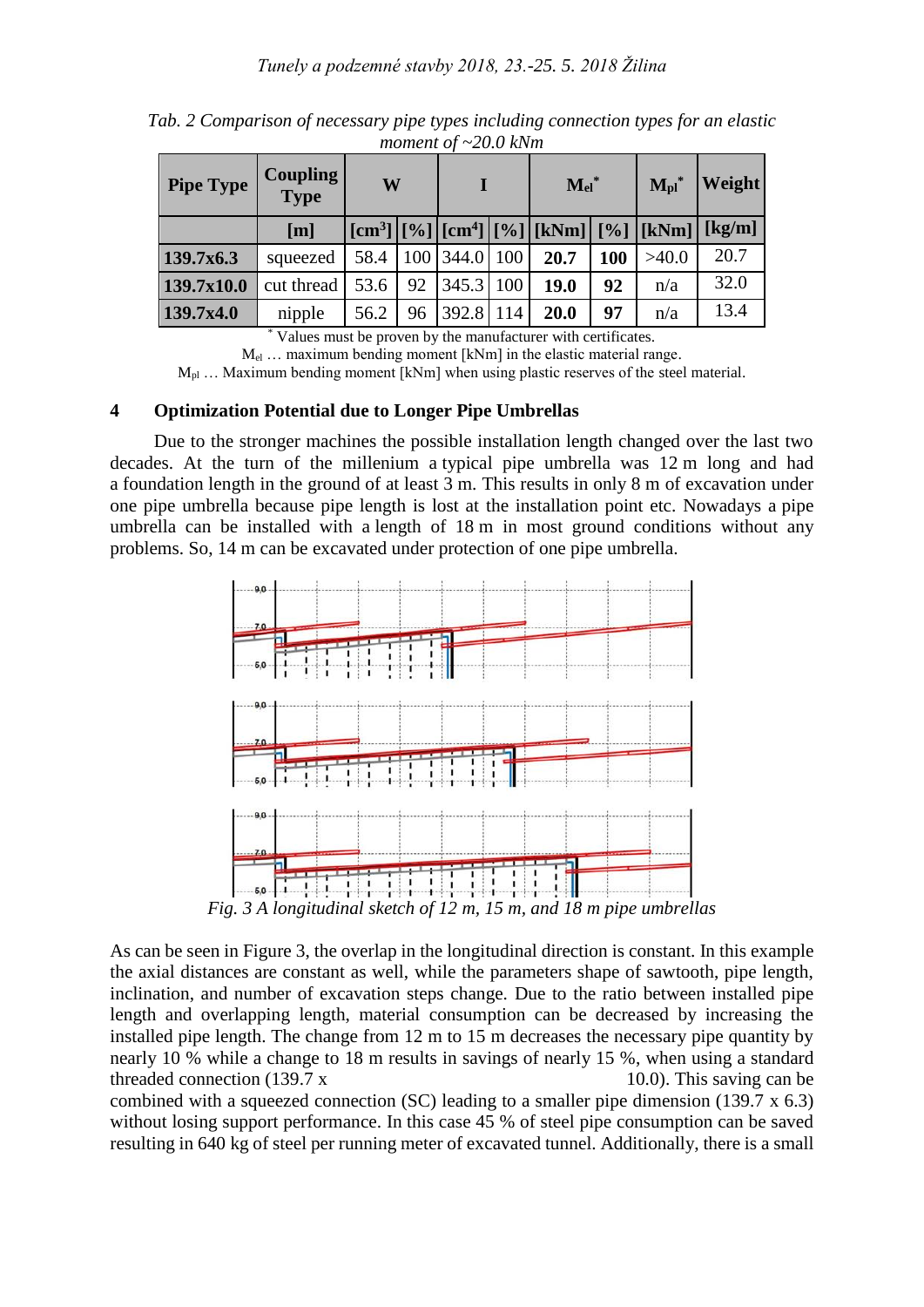decrease of excavated material by the decrease of the saw-tooth profile, which must not be mucked out or refilled by shotcrete.

| Pipe umbrella<br>length | <b>Excavation length</b> | Axial pipe<br>distance   | axial<br>Maximum<br>distance | Pipes installed   | m<br>Pipe per<br>tunnel | m<br><b>Steel per</b> | ಕಾ<br>tunn | Over-excavation  | Over-excavation<br>per rm tunnel |
|-------------------------|--------------------------|--------------------------|------------------------------|-------------------|-------------------------|-----------------------|------------|------------------|----------------------------------|
|                         | [m]                      | $\left[\text{mm}\right]$ | [mm]                         | $\lceil m \rceil$ | $[{\rm m}]$             | <u>[kg]</u>           | [%]        | $\mathrm{[m^3]}$ | $\mathrm{[m^{3}]}$               |
| 12 <sub>m</sub>         | 8.0                      | 400                      | 456                          | 360               | 45.0                    | 1,440                 | <b>100</b> | 70.4             | 8.8                              |
| 15 <sub>m</sub>         | 11.0                     |                          |                              | 450               | 40.9                    | 1,309                 | 91         | 95.3             | 8.7                              |
| 18 <sub>m</sub>         | 14.0                     |                          |                              | 540               | 38.6                    | 1,235                 | 86         |                  | 8.6                              |
| $18 m + SC$             | 14.0                     |                          |                              |                   |                         | 799                   | 55         | 120.1            |                                  |

*Tab. 3 Comparison of material for 12 m, 15 m, and 18 m long pipe umbrellas.*

The decrease of pipe length also results in a decrease of installation time because less meters must be drilled per running meter tunnel. Table 4 indicates the size of these time savings with the same adaptations as mentioned above. It can be shown that each increase of pipe length decreases installation times and an additional change from a standard treaded connection to a squeezed coupling (SC) again decreases the installation times due to the experiences presented in table 1. In the best case nearly half an hour can be saved per running meter tunnel.

| $\cdot$<br>Pipe umbrella<br>length | <b>Excavation length</b> | Pipes installed | $\boldsymbol{\mathsf{v}}$<br>Pipe per rm<br>tunnel | No of couplings | No of couplings<br>per rm tunnel | time<br>Installation<br>⋇<br>per rm | $\overline{a}$<br>Saving per rm<br>tunnel |
|------------------------------------|--------------------------|-----------------|----------------------------------------------------|-----------------|----------------------------------|-------------------------------------|-------------------------------------------|
|                                    | [m]                      | [m]             | $[{\rm m}]$                                        | [#]             |                                  | [min]                               | [min]                                     |
| 12 <sub>m</sub>                    | 8.0                      | 360             | 45                                                 | 90<br>(45)      | 11.3<br>(5.6)                    | 125                                 | $\boldsymbol{0}$                          |
| 15 <sub>m</sub>                    | 11.0                     | 450             | 40.9                                               | 120<br>(60)     | 10.9<br>(5.5)                    | 116                                 | 9                                         |
| 18 m                               |                          | 540             |                                                    | 150             | 10.7                             | 110                                 | 15                                        |
| $18 m + SC$                        | 14.0                     |                 | 38.6                                               | (75)            | (5.4)                            | 97                                  | 28                                        |

*Tab. 4 Comparison of installation times for 12 m, 15 m, and 18 m long pipe umbrellas.*

\* Values are taken from Volkmann 2016, including manipulation times.

#### **5 Optimization Potential Regarding Mechanization or Automation.**

Now mechanization or automation of installation processes is not very common in tunneling. The only exception may be countries with health and safety standards at a very high level. In fact, doing the hard work over a shift long clearly leads to fatigue and exhaustion resulting in inefficiency and a higher risk for injuries. Today, nearly all manual processes can be performed by mechanization or automation units. This means that all processes after moving